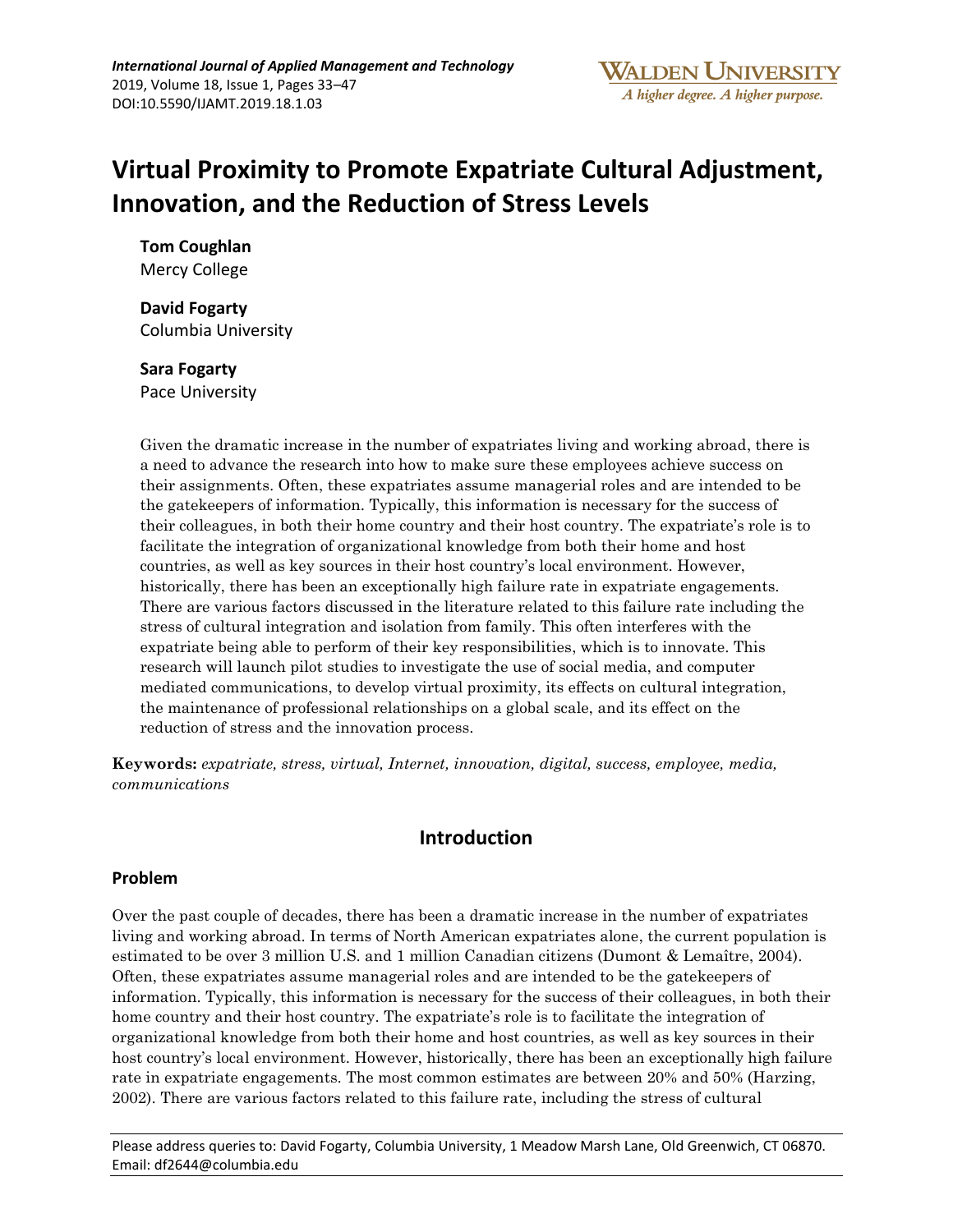integration and isolation from family. This often interferes with the expatriates being able to perform their key responsibilities, which is to innovate. This research will investigate the use of social media, and computer mediated communications, to develop virtual proximity, its effects on cultural integration, the maintenance of professional relationships on a global scale, and its effect on the reduction of stress and the innovation process.

#### **Current Understanding**

Over time the view of what innovation is has changed to ". . .an interactive process in which various specialized actors absorb, assimilate, and exchange knowledge inputs in a shared social context" (Marchegiani & Pirolo, 2004, p. 1303). Success is highly dependent on the ability to combine different sources of knowledge, particularly sources from outside the company, and outside the region (Marchegiani & Pirolo, 2004; Muscio, 2006; Petruzzelli, Albino, & Carbonara, 2007). The level of sharing between nodes in a professional network is highly dependent on the level of trust that has been established. Trust is typically based on "expectation that arises within a community of regular, honest and cooperative behavior based on commonly shared norms on the part of the members of that society" (Eckenhofer, 2011, p. 164). However, the establishment and maintenance of this trust is based some form of contact, and the form of contact is to some extent is based on the types of proximity that is established.

#### **Proximity**

Proximity to resources, and the clustering of resources by specific industries within a geographic region, has long been considered an important factor in the promotion of both the volume and the quality of innovation (Doloreux, 2004; Porter, 2001). The belief is that close geographic proximity to key resources would reduce friction and speed of access to those resources and therefore increase innovation. Some researchers have gone as far as to suggest that tacit knowledge is an essential ingredient of innovation, and that tacit knowledge can only be transferred in close physical proximity. The true value of clustering emerges when proximity of both key resources and tacit knowledge fosters the spillover of knowledge within and across industries (Greunz, 2003; Knoben & Oerlemans, 2006).

This however begs the question, what is proximity? The definition of proximity dramatically changed when Wilfred Beckerman (1956) introduced the term *psychic distance*. Beckerman's contention was that distance is not an absolute. The distance between two individuals is a function of the disparity of their cultures. For example, if you were in southern Italy you would likely feel culturally closer to Switzerland than to Turkey. Even if the travel time to each location were the same most would agree the Italian culture is far closer to the Swiss culture than the Turkish culture. The concept of psychic distance has been expanded by a number of researchers and it has led to the development of additional concepts such as *cultural proximity*—how similar the cultures of network participants are on a national level (Hofstede, 2009; Knoben & Oerlemans, 2006; Sousa & Bradley, 2006); *cognitive distance*—the level of diversity in the skills, knowledge, and cognitive frame (Wuyts, Colombo, Dutta & Nooteboom, 2005); organizational proximity—distance felt by members of the same large or multisite organization (Knoben & Oerlemans, 2006); *technology proximity*—the level of overlap between the firms' technology or patent portfolio; *vision proximity—*the similarity in vision (Cantù, 2010); and *virtual proximity*—the level of emotional closeness developed through the use of information and communications technologies (Coughlan, 2010, 2014).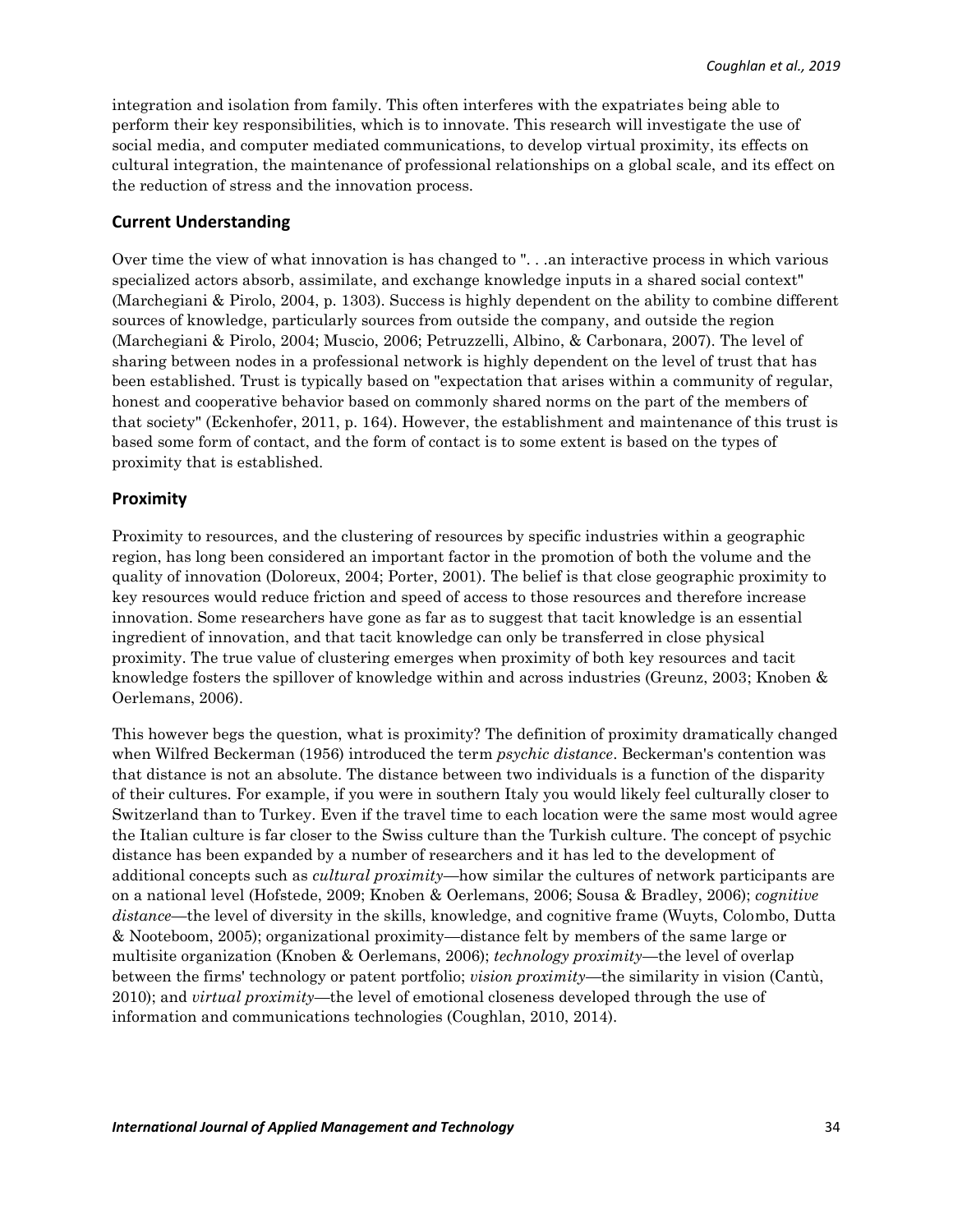*Coughlan et al., 2019*

### **Expatriate**

Given the high rate of expatriate failures and the high cost of expatriate assignments, the study of expatriate stress factors and ways to mitigate them is important. Life changes have always resulted in more stressful situations for individuals, and this is well documented in the research. However, expatriates typically experience many life changing events all at once, and this is where the problem can lead to high assignment failure rates. Carraher, Carraher, and Sullivan (2010) found that the seven key stressors for expatriates were (a) language learning, (b) work–family interactions, (c) host country job demands, (d) home country expectations, (e) ease of communications for expatriate within the country, (f) host country political situation (i.e., how safe is the country), and (g) educational opportunities for the expatriate's children. Expatriates can experience one or all of these stressors at the same time at some point or throughout their expatriate assignment. Other researchers who have examined the stress factors on expatriate assignments include Harrison, Shaffer, and Bhaskar-Shrinivas (2004); Kraimer and Wayne (2004); Lei, Liang, and Krieger (2004); McNulty (2015); Silbiger and Pines (2014); and Firth, Chen, Kirkman, and Kim (2014). Interestingly, Silbiger and Pines (2014) found that stress and failure rates with expatriates were negatively correlated when there was high job satisfaction or perceived level of job importance. Firth et al. (2014) discussed some of the self-regulatory behavior in expatriates to reduce stress. It should be noted that many of these stress factors experienced by expatriates can occur throughout the assignment and not just at the beginning of the assignment and during repatriation.

Embedding themselves in the social context of their host environments quickly is often critical to expatriate success; however, at the same time to be an effective conduit they must maintain embeddedness in the social context of their home environments as well. Granovetter (1985) suggested that "... most behavior is closely embedded in networks of interpersonal relations" (p. 504), and "what looks to the analyst like nonrational behavior may be quite sensible when situational constraints, especially those of embeddedness, are fully appreciated" (p. 506).

Expatriates are intended to be the gatekeepers of the information, skills transfer, organizational culture, and the environmental context necessary for their colleagues to effectively process information and innovate. Effective gatekeepers should be aggregating, curating, and integrating knowledge while providing access to information, as well as key insights from both inside and outside the organization. Without this function organization can suffer from an environment where too much geographic proximity can be harmful to the development of external learning (Petruzzelli, 2008). Far too often, thinking within the companies becomes siloed and prone to availability bias. The effect is their new products and services become out of touch with the broader environment, and or their innovation trajectory becomes highly predictable. This in turn results in the organization becoming easy prey for a more aggressive competitor.

The use of social networks is an underexplored area in expatriation literature in the context of expatriate adjustment (Crowne & Goeke, 2012; Shen & Hall, 2009). Lu (1999) reported that the use of social networks can lower the anxiety and depression caused by coping with new foreign locales. Crowne and Goeke (2012), through the use of networking theory, developed a model of how readily available technology, such as online social networks can provide support for expatriate's spouse and other family members.

Fogarty (2013) overall concluded that if a transcultural person's ability to maintain relationships throughout life can be aided by technology, then this will serve to improve the overall wellness of the individual. This suggests that the use of virtual proximity via technology such as information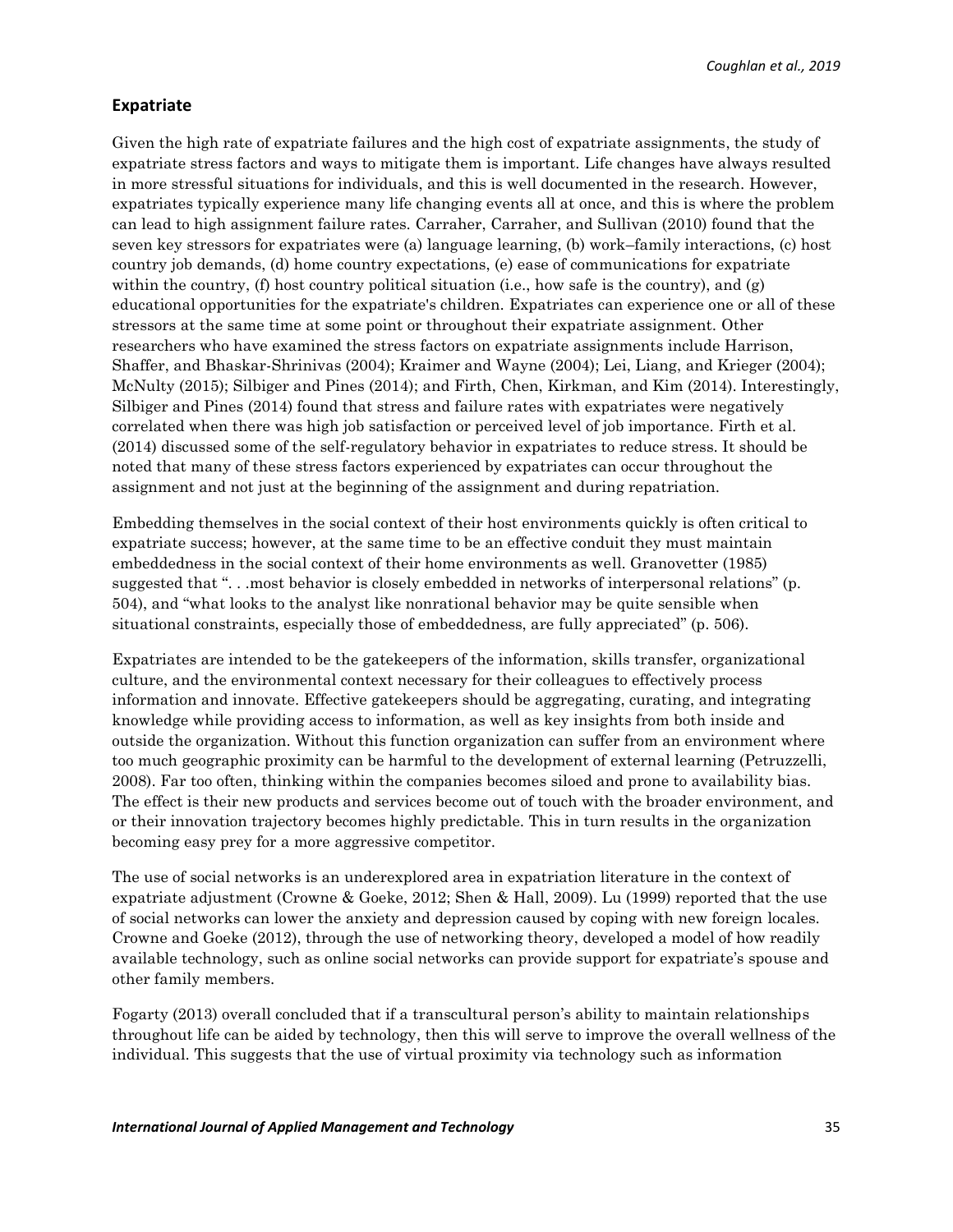communications technologies including social media will increase the success rates of current international assignments.

Employers are also increasingly focused on maximizing the investment they are making in expatriates. Bhaskar-Shrinivas, Harrison, Shaffer, and Luk (2005) outlined a number of factors that influence the adjustment of expatriates and their job performance while on international assignment. Interestingly, Morgan, Winter, and Young (2004) discovered that one of the important factors that led to success of an expatriate assignment was "individual employee orientation and training (i.e., technical orientation and ability to exploit technology and systems to manage transitions and maintain connectivity)" (p. 1262).

Caligiuri, Hyland, Joshi, and Bross (1998) also discussed an important role of the expatriate in transferring knowledge from the home country to the host country. Assuming this is the case, then one could hypothesize that this can be made more efficient and effective through the use of technology resources. These technology-driven capabilities related to expatriate success were also discussed by Bonache and Zárraga-Oberty (2008), Cox (2004), and Morgan et al. (2004).

The base material of innovation is information. Changes in the quantity, quality, and diversity of that information can greatly affect the outcome of the innovation process. Graphing the productivity of the innovation process over diversity will typically produce an inverted *U*-shaped curve. Without diversity of inputs teams become locked in on existing mindsets and perspectives stifling innovation efforts. Small changes in diversity of information, or context in which that information is viewed, typically help to produce large changes in the volume and quality of the innovation produced. However, there is a point where inputs can be too diverse. When a team lacks a common point of reference or context it is difficult for teams to appreciate the value of an input or the ability to understand the perspective other might have (Boschma, 2005; Petruzzelli et al., 2007).

The prevailing belief is that knowledge can be categorized into codified or explicit and tacit knowledge. Codified knowledge or explicate knowledge is knowledge that can be articulated specifically and captured on some sort of media, whereas tacit knowledge is knowledge that is highly context dependent and difficult to articulate. In the past, it was generally believed that the transfer of tacit knowledge requires personal contact, and to be effective that personal contact need to be based on geographic (Marchegiani & Pirolo, 2004). There are some researchers who believe that classifications of codified and tacit are too broad and interdependent to be considered separately and out of context. Amin and Cohendet (2004) suggested there is an element of space and context that is present in the development of all knowledge.

### **Media**

In a broad sense, media richness theory (MRT) develops a framework for choosing communications media based on equivocality, uncertainty, and immediacy of response. At the top of the hierarchy are face-to-face meetings, and as we move down this hierarchy, we would encounter video conferencing tools, phone calls, emails, and texts, in that order. At the top of the hierarchy are those tools that capture physical expression and intonation and allow for immediate response. As we move down the hierarchy, we lose fidelity in the media, add the possibility of longer response times, and run higher risks of misinterpretation (Daft & Lengel, 1986).

MRT has had its critics. Many most seem to be focused on the tenant that mangers should chose richer media when dealing with more uncertainty and high levels of equivocality, and whether the tasks were routine or nonroutine (Lengel & Daft, 1988). Some have gone so far as to create laboratory experiments to test different level of equivocality in decision processes against the use of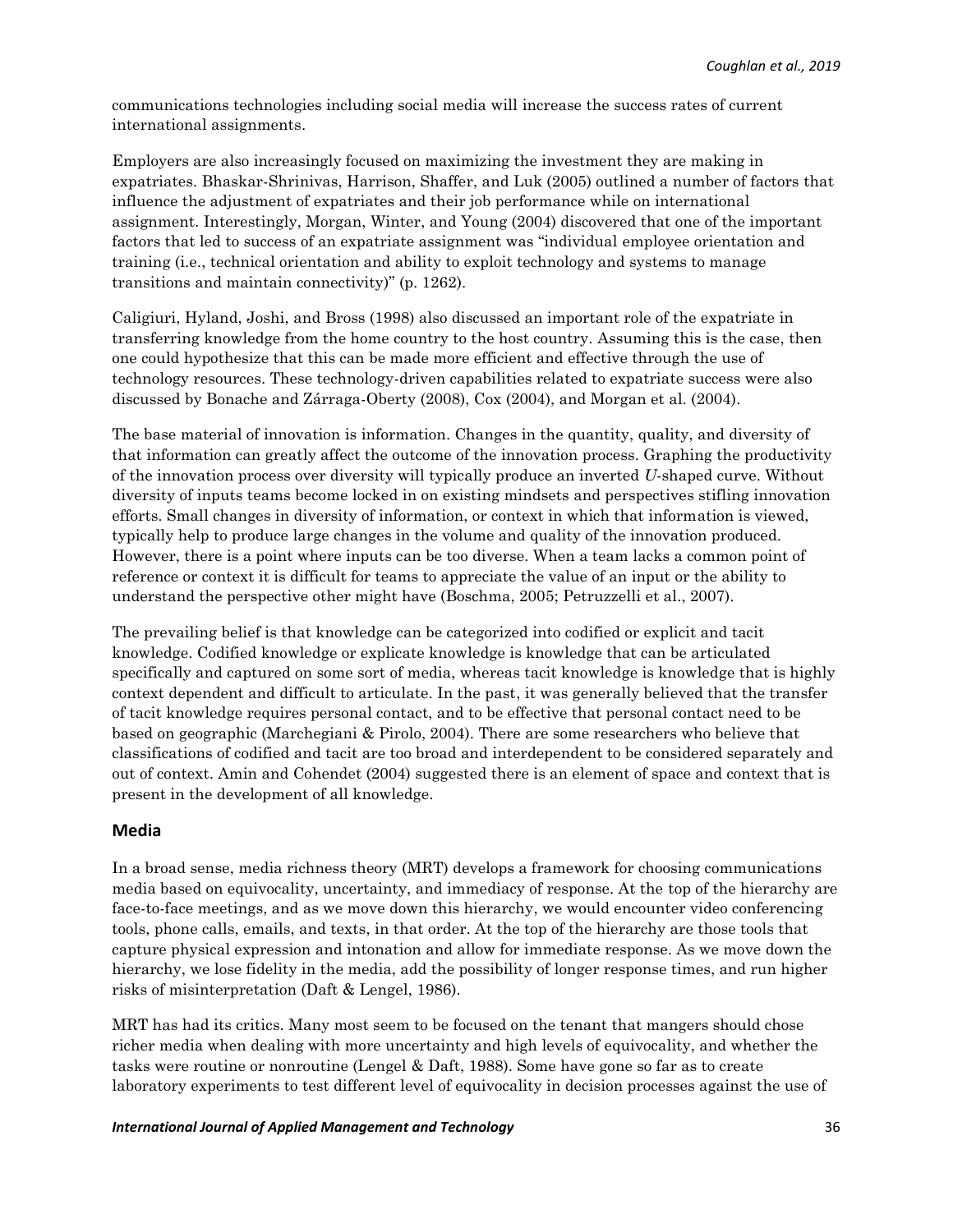different types of media (Dennis, Fuller, & Valacich, 2008). However, most of these studies were with groups who were unfamiliar with the technologies used and with each other, and with decisions that were made in relatively stress free environments.

In addition, to MRT there has been significant interest in media synchronicity theory (MST). "[MST] is composed of two primary processes, conveyance of information and convergence on meaning" (Dennis et al., 2008, p. 576). Conveyance involves transition (preparing information for transmission, transmitting it through a medium, and receiving information from a medium) and the convergence of meaning from processing of information (understanding the meaning of information and integrating it into a mental model; Dennis et al., 2008). There are five major components of MST:

- *Communication processes—*the convergence of information and meaning
- *Interpersonal and cognitive aspects—*context of the individual perspective and method of internalization
- *Capabilities of the media—*which is framed by social context and experience with the media
- *Focus on feature set not on product—*the rate of digital convergence requires that the focus away from product and toward feature set
- *Facilitation of synchronicity—*this is highly affected by the manner in which media is used. (Dennis et al., 2008)

It is reasonable to see MST and an extension of MRT, and both would seem to be useful models in the analysis of information communications technologies between expatriates and their networks. However, it is important to keep in mind that many researchers involved in the analysis of media choices is the effectiveness of media really comes in developing a supportive portfolio of media decision. Each network will react to the use of media differently and it is important to choose a portfolio in context to your environment.

Our successful use of media is often dependent on our familiarity with that media, and our familiarity with the recipient of the message. Another key finding is the less natural we feel in using a media more cognitive resources we will need to expend. However, with time and effort our use of media improves and the cognitive effort declines (Dennis et al., 2008).

# **Research Questions**

From the literature review and discussion, it seems that virtual proximity (operationalized via the use of Internet-based communications including social media) may have multiple uses and effects to address some of the critical factors leading to expatriate success. These factors may at first blush seem unrelated, but for the first time, this research is bringing them together in an interwoven manner, so to speak, because the distance an expatriate experiences from their home country creates unique personal and professional stressors and constraints, which can affect their ultimate business performance. This is a more holistic approach to the study of expatriation than what has been done in the past, where different aspects of expatriate assignments are studied in relative isolation. The key to thinking about this is the effect of the distance the expat is away from their home resources in which they are familiar with and have relatively easy access. Virtual proximity by its very nature (given the fact that it makes things seem closer) is a factor which can potentially mitigate this key challenge By threading these three concepts or theoretical stories together holistically this then culminates into our composite research question:

*Research Question:* Does the use of Internet-based communications technologies including social media increase the level of virtual proximity between international expatriates and their global organization—and does this change result in lower stress levels (expatriate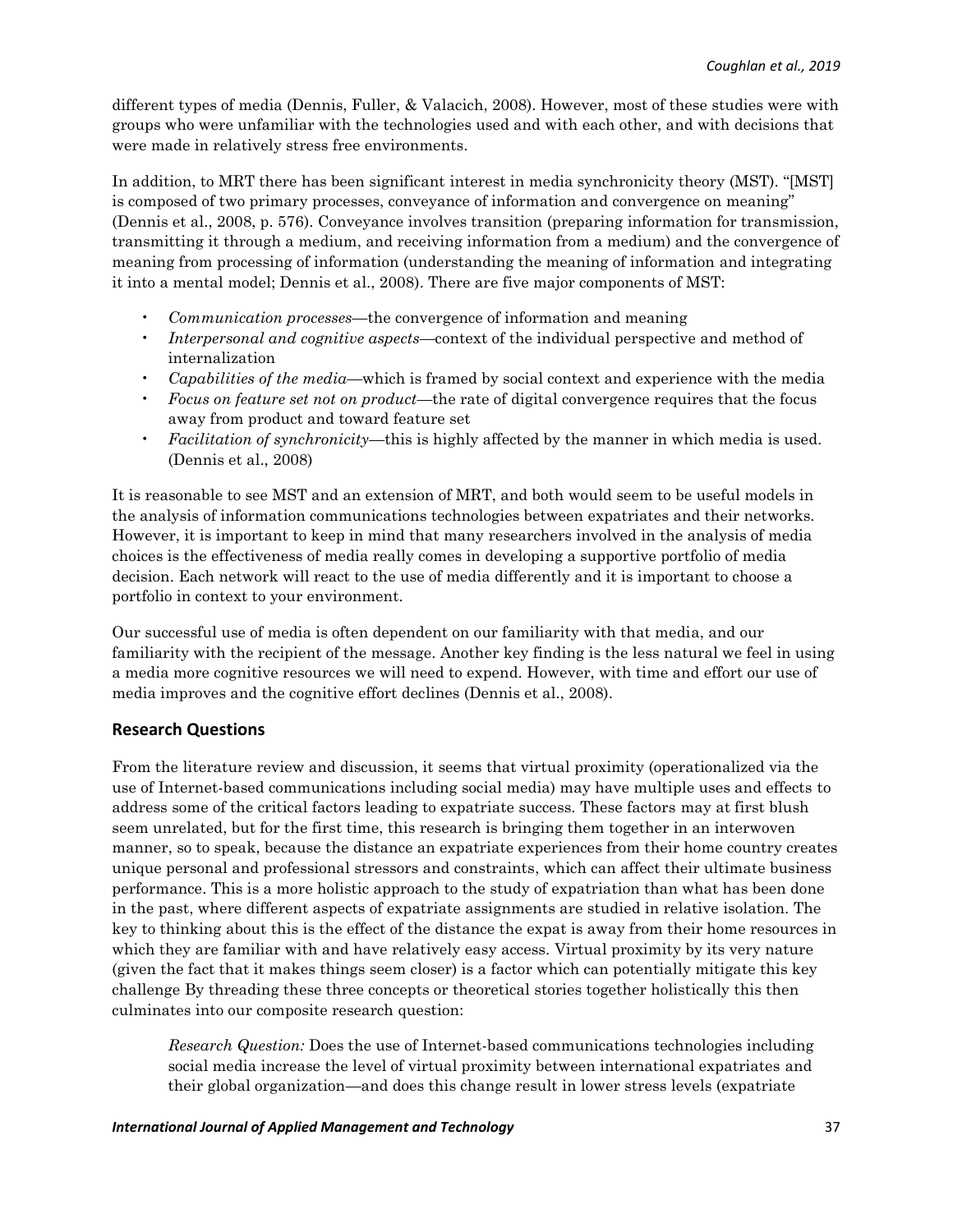related) and a perceived change in the level and quality of innovation within the organization, and the successful completion of the expatriate engagement?

By answering this composite research question it will contribute to the theory of our understanding of expatriate success factors through the fact that we know from various studies—including Carraher et al. (2010), Harrison et al. (2004), Kraimer and Wayne (2004), Lei et al. (2004), McNulty (2015), Silbiger and Pines (2014), and Firth et al. (2014)—that the physical and emotional distance from ones place of origin or home created a unique combination of life and professional challenges, which can contribute to employee stress and lack of performance at the workplace. We also are lending evidence to the MRT introduced by Daft and Lengel (1986), which postulates that on a number of important levels online text-based communication (emails, text messages, etc.) is less rich than other media and that this form of communication seems to lack the nuanced discussions and the immediacy or feeling of direct and important and urgent involvement that face-to-dacecommunication permits. However, studies show that this can vary by many factors including the emotional intelligence of the two parties communicating (Jorfi, Jorfi, Yaccob, & Nor, 2014), including pictures in additional to the textual information (Houts, Doak, Doak, & Loscalzo, 2006) and the personal–professional relationship between the two parties—which, if there is a strong bond or connection, can serve to mitigate some of the immediacy deficiencies of text based communications because there is already a familiarity between individuals engaging in the communication. There is also the effect of MST originally outlined by Dennis and Valacich (1999). MST focuses on the ability of the medium to support a shared pattern of coordinated behavior among individuals (also known as synchronicity) as they work together. Interestingly, MST posits that there is no best-fit communication medium in every situation. Communication performance is situational in that it highly depends on the fit between media synchronicity a given medium can support and the needs for media synchronicity in a given situation. A basket of methods may be the best choice in a given situation rather than a single medium. It is also true that communication performance can be enhanced by providing a balancing of the strengths and weaknesses of media. It is also often noted in today's world that new media technologies are constantly arriving on the scene along with upgrades of new features on existing technologies. Therefore, it may no longer relevant to discuss discrete media types but rather the different sets of capabilities that a given media form may offer to the communicator. In a later study, Dennis and colleagues (2008) were able to expand the original propositions of MST to make the argument that communication is comprised of two primary processes—conveyance and convergence—and that the familiarity workers have with their coworkers and the specific tasks that they will collaborate with and about in the communication medium(s) will affect the relative amounts of these two processes. These theories are directly related to creating virtual proximity and were useful to explore in the development of the specific hypothesis to be tested in this study.

# **Method**

#### **Research Design 1**

The first research design was developed for answering the question of whether virtual proximity could invoke a perceived change in the level and quality of innovation within the organization and the successful completion of the expatriate engagement. Given the geographic dispersion of the participants, and the nature of the research question, it seemed reasonable to develop this project as an online survey. The sample included 42 expatriates who were recruited at random from multiple industries and deployment locations. After a series of qualifying questions, the survey respondents were asked questions to quantify the volume and nature of their usage of information communications technology and social media. The study looked at the use of video chat, text chat,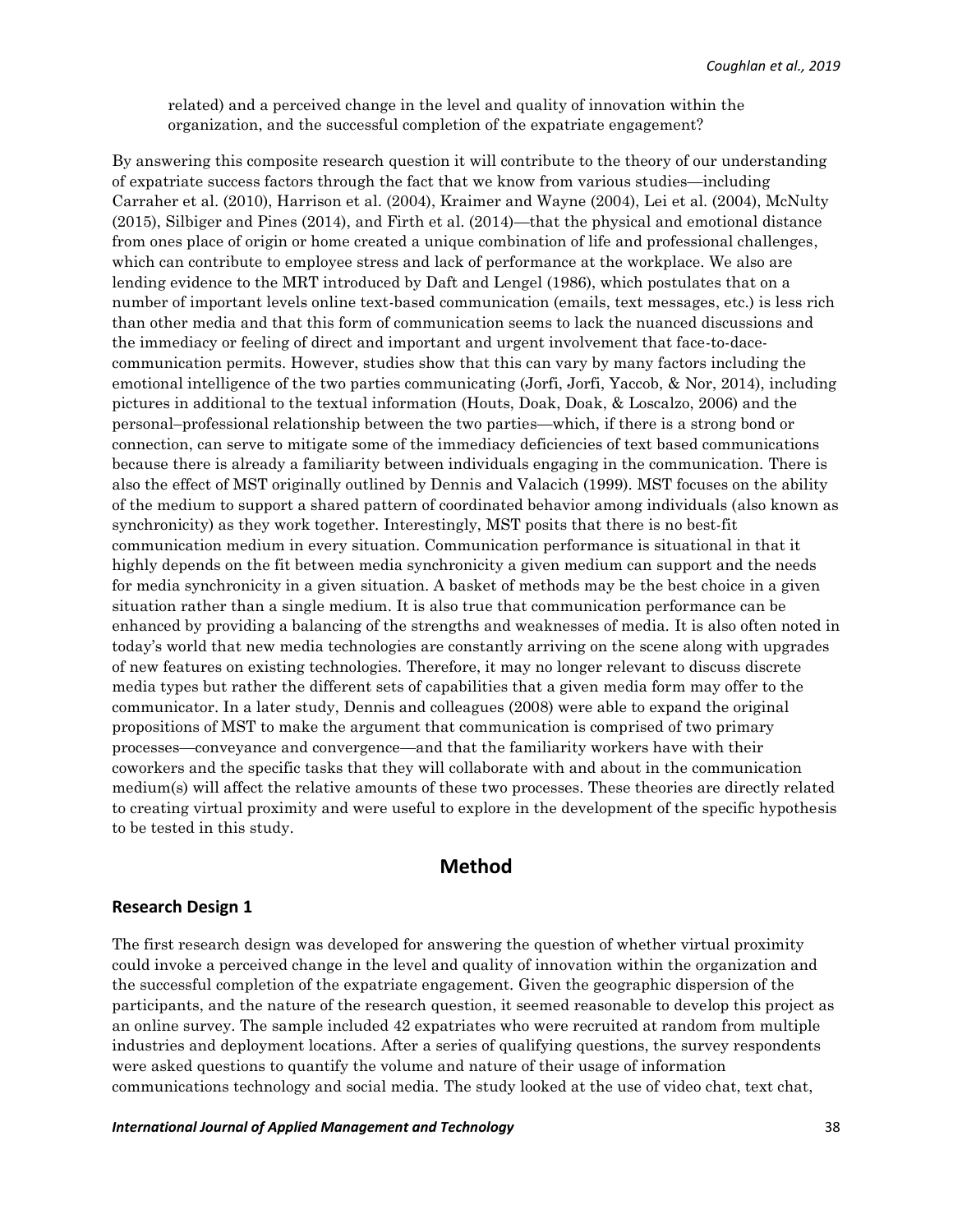social media, SMS, professional video conferencing, and enterprise messaging systems. These questions were followed by questions addressing their perceived levels of virtual proximity, expatriate engagement, and innovation in their organization.

#### **Research Design 2**

The second research design was developed for answering the question of whether virtual proximity could lead to lower expatriate stress levels. Given a high concentration of expatriates in Hong Kong, it seemed reasonable to develop this project as a survey interview. The sample was derived through field research conducted in the Hong Kong Central District and Kowloon over 2 weeks in July 2016. Participants were asked to review the key expatriate stress factors (see Appendix) and then were asked a qualifying question as to how many of these stress factors they were exposed to recently. The participants were then asked a series of questions to quantify the linkage between the volume of their usage of information communications technology and social media (video chat, text chat, social media, SMS, professional video conferencing, and enterprise messaging systems) and their level of stress or stress reduction. The choice of Hong Kong was advantageous for several reasons. The first is that, being the gateway to China, it is a place that many multinationals from across the globe establish foreign offices. This provides a variation in the culture and business types in which the expatriates are working. Second, Hong Kong itself is different enough from a cultural perspective when compared to most other countries (even Mainland China) to enable the measurement across the full variety of stress factors. In other words, even expats from Mainland China will experience many of the unique expatriate stress factors documented.

# **Findings**

#### **Research Design 1**

Because the data from the survey was at the ordinal level of measurement, a measure of concordance was chosen for the primary analysis. This measure of concordance was Kendall's tau correlation coefficient. Correlation analysis measures the strength and direction of the relationship. Because the survey contained primarily ranked variables, the Kendall's tau, which is a nonparametric measure, was appropriate. The Kendall's tau correlation coefficient is used to assess statistical associations in our survey based upon the survey information in which the responses related to virtual proximity were ranked according to the dependent variable related to expatriate success measures. The Kendall's tau correlation analysis was run across all measures of success and all measures of virtual proximity. The latter included both quantity of usage and the quality of using the tool for its normal function (i.e., improving relationships with family and coworkers). The Kendall's tau was chosen above other nonparametric measures of association like the Spearman's rho correlation because the calculations based on concordant and discordant pairs in the Kendall's tau are less sensitive to error and the *p* values with the Kendall's tau are proven to be more accurate with smaller sample sizes. Spearman's rho, which calculates the measure of correlation based upon deviation is known to be much more sensitive to error and discrepancies in data. Given that we have fewer than 50 responses in our sample, and also due to the fact that our data was at the ordinal level of measurement, we chose to go with the Kendall's tau as our primary measure of association. Moving forward, we will be presenting the raw coefficients along with the hypotheses to provide the reader with the technical details of the analysis if they so desire to understand more about the study.

In this study, we measured all of the various channels of communication or virtual proximity and assessed their impact on the expatriate assignment. In all cases the null hypothesis was tested that virtually proximity is not related to expatriate success. An alpha level of .05 was set for this study,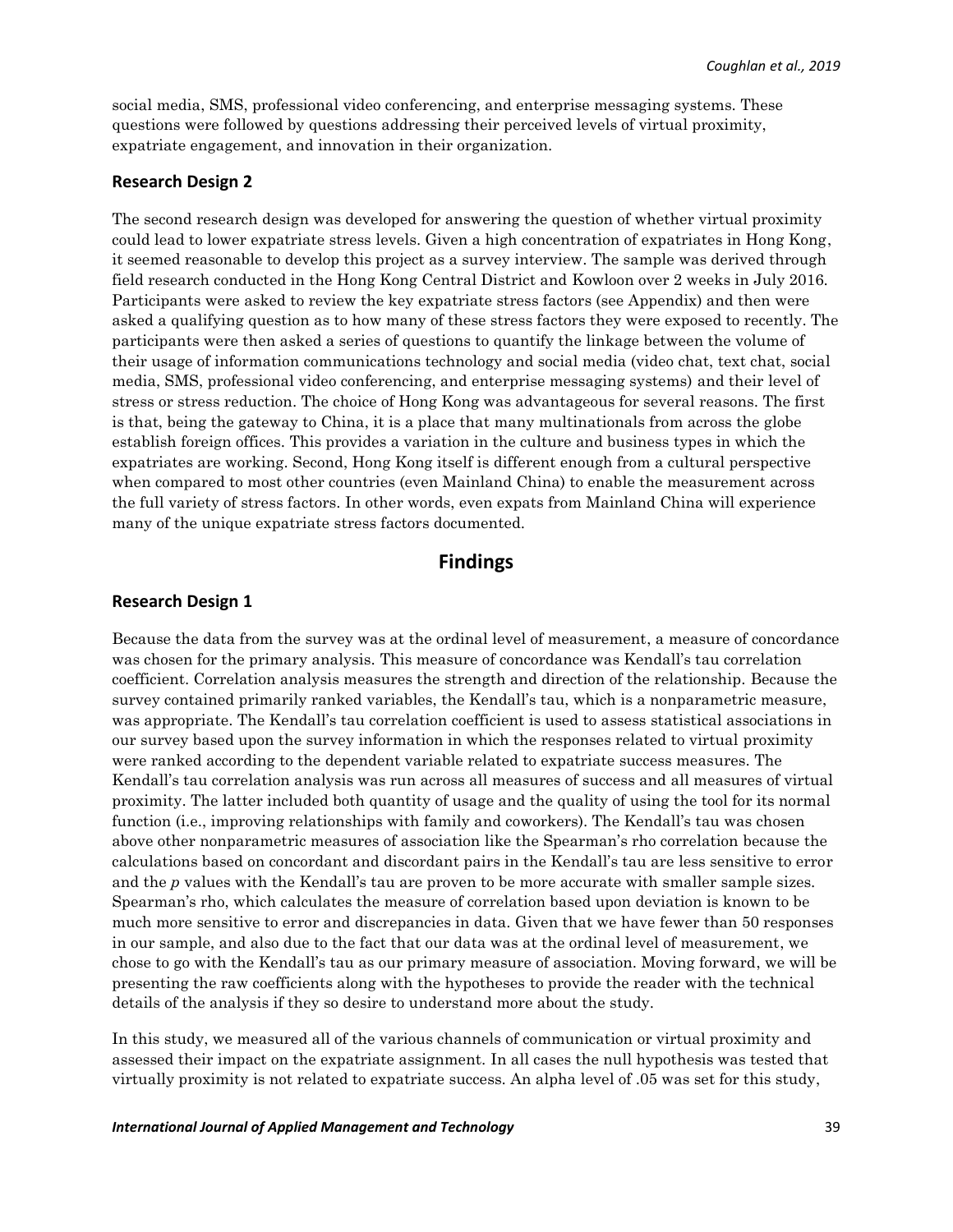which is in line with other behavioral studies including those conducted in a business environment. In some of the correlation analyses we conducted, we failed to reject the null hypothesis at the .05 level of significance. This was to be expected given the broad coverage of our operational definitions of expatriate success and virtual proximity. Given that both of these constructs are rather difficult to operationalize, we broadened the scope of the study to make sure we didn't have a reliability challenge related to whether or not we were measuring virtual proximity correctly or whether we were measuring expatriate success correctly, as both of these constructs can be measured across a number of different dimensions. One interesting finding was that for all variables related to the quantity of usage in terms of the tools of virtual proximity, we failed to reject the null hypothesis. However, for the independent variables related to the quality of usage of virtual proximity tools for their normal functions (i.e., maintaining close relationships with family and coworkers), there were some very interesting significant correlations.

The first significant correlation was between "video chat improved my relationship with family" and "the use of Internet technology made the transition easier." The Kendall's tau correlation value was .312044, which was significant at the .05 level. This suggests a positive relationship between video chatting and overall expatriate success.

The second significant correlation was between "online chat improved my relationship with family" and "the use of Internet technology made their transition easier." The Kendall's tau correlation value was .280655, which was significant at the .05 level. This suggests a positive relationship between online chat and overall expatriate success.

The third significant correlation was between "online chat (e.g., Facebook Message) helped in maintaining close professional relationships" and "the use of Internet-based technologies (other than email) has improved idea flow for my team." The Kendall's tau correlation value was .239393, which was significant at the .05 level. This suggests a positive relationship between online chatting and expatriate success as measured by idea flow.

In addition to online chat, "online texting, which has helped in maintaining close professional relationships" was also positively correlated with "the use of Internet-based technologies (other than email) has improved idea flow for my team." This was represented by a Kendall's tau-*b* coefficient of 0.278158, which was significant at the .05 level.

"Moving over to the use of Internet technology has increased the level of innovation in my organization; video chat helping me to maintain close professional relationships" showed a Kendall's tau-*b* coefficient of 0.198397, which was significant at the .05 level. "Enterprise Messaging (private messaging system) helping me to maintain close professional relationships" also showed a Kendall's tau-*b* of 0.250231, which was also significant at the .05 level. This suggests that some of these online tools are related to expatriate innovation.

"Now moving to my expatriate assignment was successfully completed; online chat helping me to maintain close professional relationships" demonstrated a Kendall's tau-*b* coefficient of 0.250097, which was significant at the .05 level. "Texting, which helped to maintain close professional relationships" also showed a Kendall's tau-*b* coefficient of 0.274180 with success on the expatriate assignment, which was significant at the .05 level. Again, the use of some of these tools is related to overall expatriate success.

The final significant correlation was with the dependent variable, which was "my expatriate assignment has improved my overall reputation on the organization." This variable had a significant relationship with "video chat helping to maintain close professional relationships" (Kendall's tau-*b* =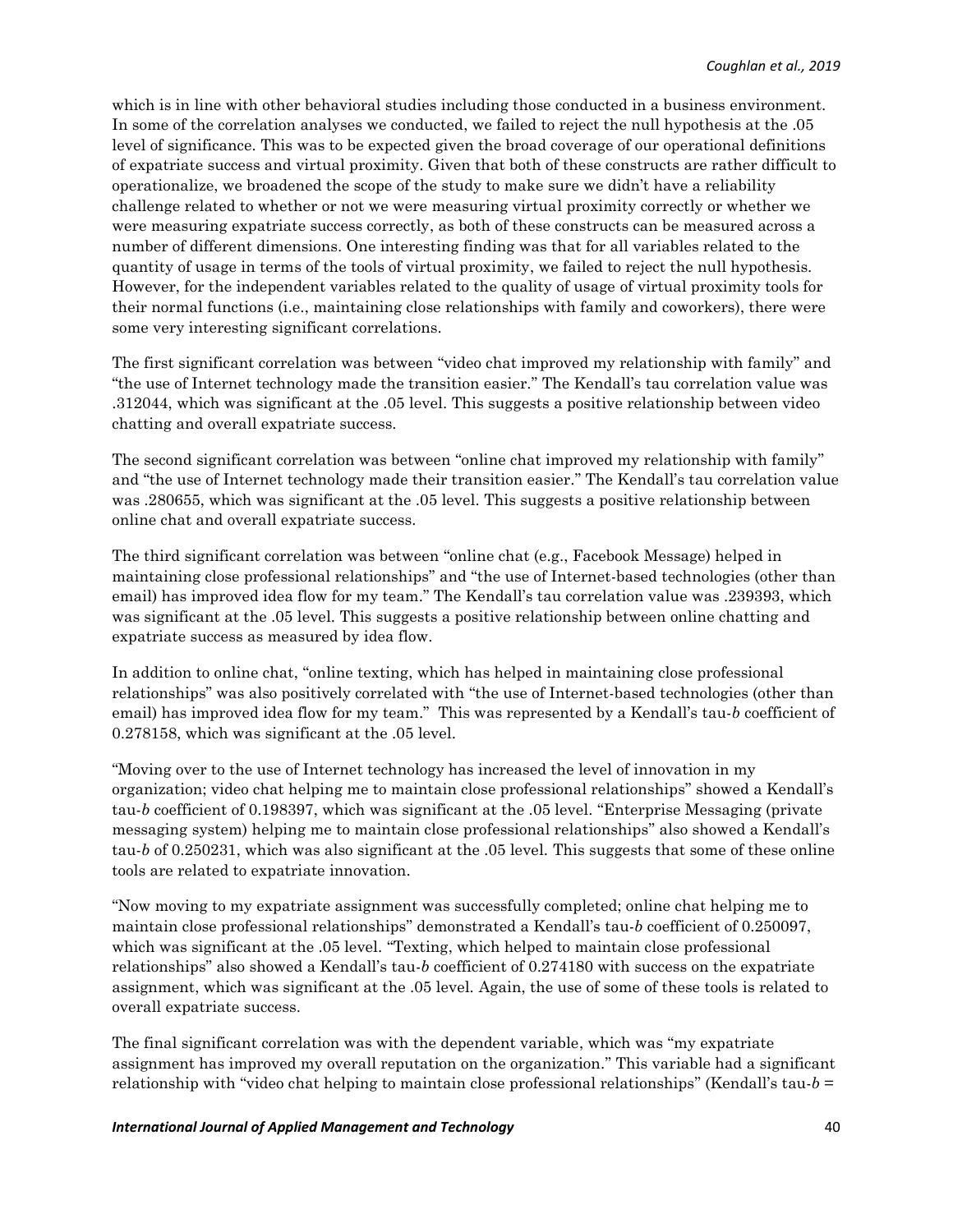0.235211,  $p < 0.05$ , "texting helping to maintain close professional relationships" (Kendall's tau- $b =$ 0.241654,  $p < 0.05$ ), and "enterprise messaging helping to maintain close professional relationships" (Kendall's tau- $b = 0.234071$ ,  $p < .05$ ). Finally, we have evidence that suggests that virtual proximity in the form of online tool usage can help expatriates to further develop their professional reputations.

#### **Research Design 2**

The survey developed to evaluate the expatriate's perceived ability to mitigate stress via Internetbased communications technology including social media was administered in person to a random sample of 41 expatriates currently on international assignment in Hong Kong during the time period July 10–22, 2016. The first significant discovery was that not one of the expatriates surveyed indicated they experienced none of the stress factors identified in the previous 6-month period. A total of 44% of respondents experienced one to two stress factors, 34% experienced three to five of these stress factors, and 22% experienced five or more of these stress factors over the previous 5 months. This validates that on average, expatriates are a pretty stressed-out group. In terms of the use of digital communications, only 12% of respondents reported using Internet-based communications technologies not very often, 34% reported an average use of Internet-based communications technologies, and over half reported a heavy use of Internet-based communications technologies. A majority of the respondents in the survey agreed that Internet-based communications technologies can be used to alleviate expatriate stress factors, and most planned to increase their use of Internet-based communications technologies in the future to alleviate expatriate stress factors.

In terms of correlations between these factors using Kendall's tau-*b*, we correlated the number of stress factors and how often respondents used Internet-based communications technologies. In this analysis, we calculated a value of –0.114564 (*p* > .05). Therefore, we don't have enough evidence for confirming a statistical relationship between the number of stress factors and how often respondents used Internet-based communications technologies such as electronic messaging.

When we examined the number of stress factors that expatriates were exposed to and the how much respondents thought that internet based communications technologies could ease stress we calculated a Kendall's tau-*b* value of –0.0089 (*p* > .05). Again we fail to reject the null hypothesis that a statistical relationship does not exist between the number of stress factors experienced and the amount of impact respondents thought Internet-based communications technologies could be used to relieve stress. This was a positive finding given the fact that it's not only the stressed-out expatriates who believe there could be a benefit to using Internet-based communications technologies such as social media to relieve stress. The final correlation of variables with the number of stress factors experienced was whether or not participants planned to increase their use of Internet-based communications technologies in the future. For this analysis we uncovered a Kendall's tau-*b* value of  $-0.0805$  ( $p > .05$ ). We therefore fail to reject the null hypothesis that a significant statistical relationship does not exist between the number of stress factors experienced was whether or not participants planned to increase their use of internet based communications technologies in the future.

The final correlation analysis conducted was whether or not those participants who thought that electronic messaging could reduce expatriate stress levels also planned to use more Internet-based communications technologies in the future. For this analysis, we calculated a Kendall's tau-*b* value of 0.4615 ( $p < .05$ ). Therefore, we reject the null hypothesis that a statistical relationship does not exist between the levels of agreement that participants had in that Internet-based communications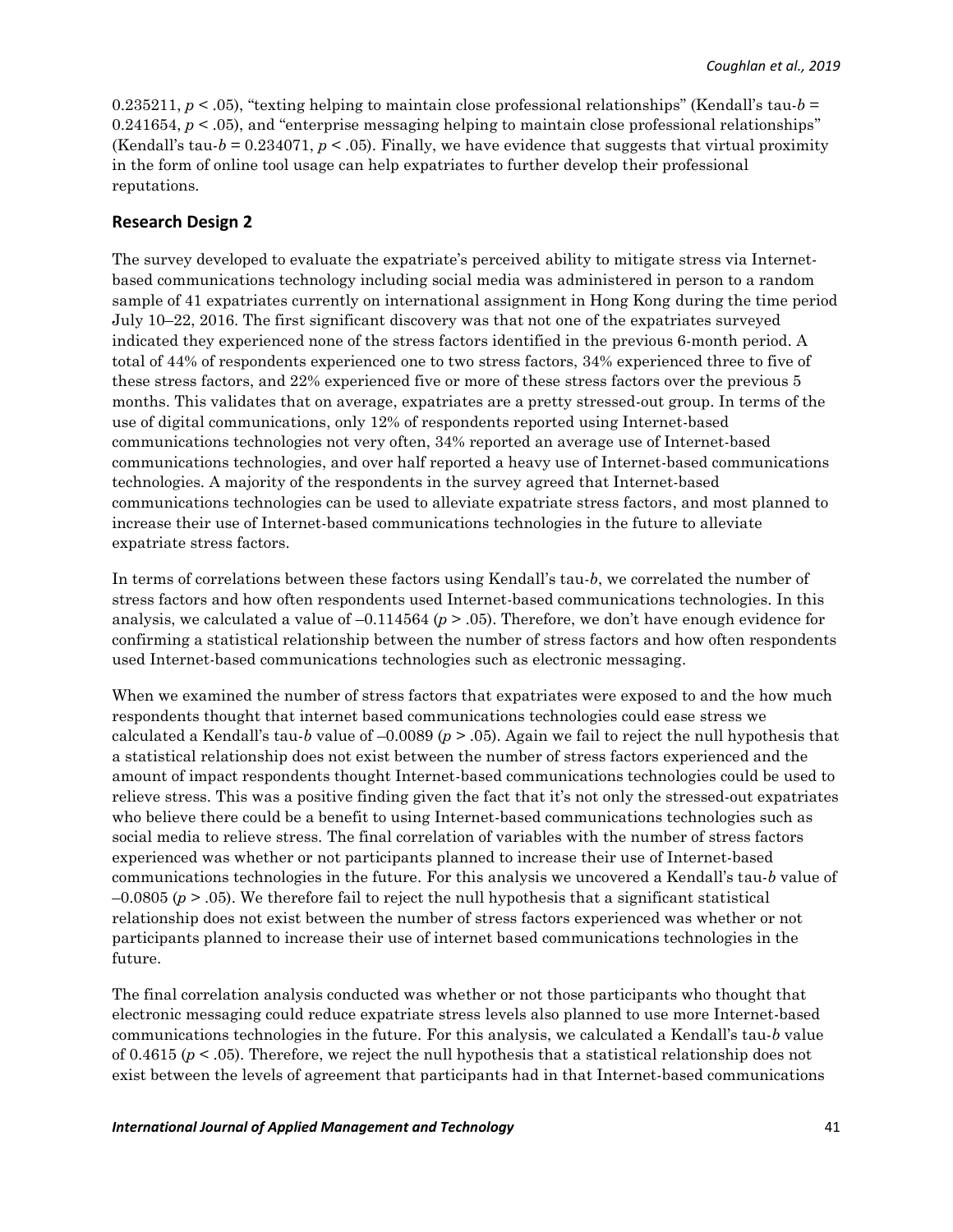technologies can reduce expatriate stress factors and whether or not participants would increase their use of Internet-based communications technologies in the future. This is an interesting finding, as it indicates that once people believe in the stress reduction capabilities of Internet-based communications technologies, they will aim to increase their use in the future.

# **Discussion and Conclusion**

#### **Contribution**

All of the statistically significant correlations discussed for Research Design 1 provide solid statistical evidence which suggests that virtual proximity may be related to expatriate success. Therefore, we have statistical evidence to reject the overall null hypothesis which states that virtual proximity is not related to expatriate success. This finding is huge given the failure rates and overall expense of expatriate assignments. If companies can introduce more virtual proximity tools in the workplace environment the evidence from this research indicates they can increase the probability of success of their employees on international assignment and also the employees at the home office dealing with the international employees. In Research Design 2, we see that there is a firm belief from expatriates that virtual proximity can lead to reduced stress levels and increasing the use of Internet-based communications technologies (other than email) can further reduce levels of stress.

#### **Practical Implications**

This research developed two interesting and insightful pilot studies. Even though these two studies used a limited sample size, the results suggest that a fully developed study should take place as a next step. Given the pace of change, and that the effective use of these technologies is highly dependent on familiarity, the focus of future technology training should be on feature sets and not products. For expatriate assignments many companies are now investing in preassignment preparations such as health assessments, assignment compatibility, and readiness testing and cultural training. It is suggested that training on the use of these technologies can also serve to increase the chances of assignment success. Also, given the fact that employers are continuing to grow their global and globally mobile workforce, it suggests that this training should be regular and there should be attempts to integrate it into the culture of the organization. Interestingly, this is counter to what most companies have been doing with these technologies, as they have been slow to let employees embrace them for fear of what they will post and whether they will expose the company to reputation loss for even legal actions. Successes in such cultural changes seem to be more common in technology related fields; however, there are documented examples of such cultural changes across a variety of industries and organizational structures (Whitehurst & Hamel, 2015). The literature search uncovered evidence of a relationship between perceived importance of the expat's assignment and his or her ability to overcome stress and prevent burnout. Further research could be conducted to demonstrate whether achieving virtual proximity via the use of Internet technology could also serve to enhance the expat's perceived assignment importance in addition to using it to reduce stress levels as investigated in this research. One way this could be imagined would be to encourage (or make part of the job requirement) the expat to facilitate a regular online chat with members from the same function within the firm across the globe. This can help the expat establish a global thought leadership position within the firm. Other further research around how virtual proximity can help expats to achieve greater knowledge and input to be able to prescribe the self-regulatory or self-awareness process necessary to reduce stress and achieve assignment success would also be useful. Interestingly, firms spend a great deal on international expatriate health benefits and often overlook stress factors related to health that can be partially mitigated via virtual proximity. Given the high cost of providing expatriate health benefits, the further study of how to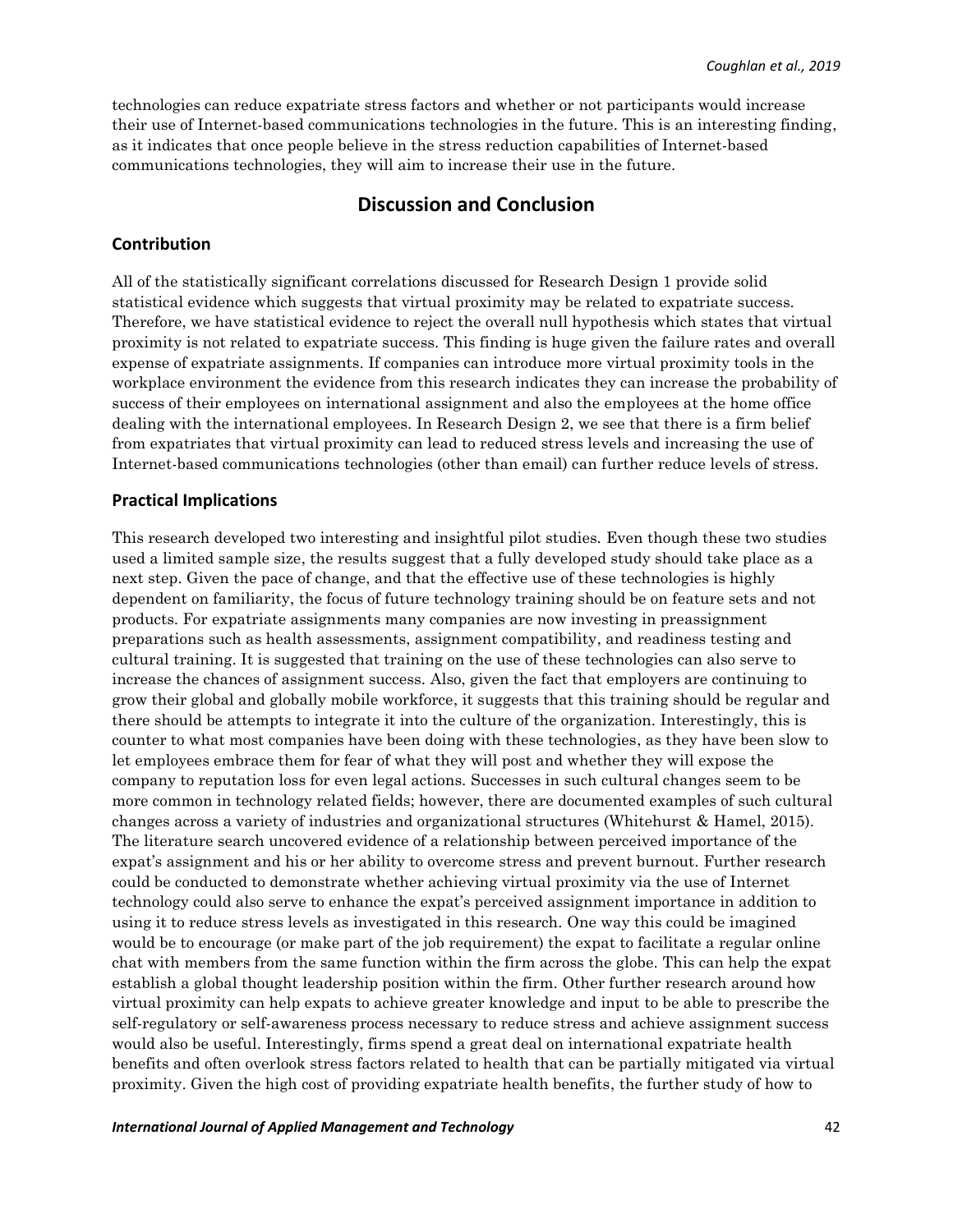mitigate expatriate stress factors can lead to high cost savings for firms in terms of healthcare costs for expatriates and their families. Further research in this area, which is sometimes defined as *global wellness*, may have a practical benefit to health insurance companies providing benefits to expatriates. Moreover, drug companies continue to produce specialty pharmaceutical products for dealing with stress, anxiety, and other mental health issues that have a high cost and serious side effects. This further research can lead to a partial solution to reducing the amount and effect of these, which are of key concern to many benefits managers on their expatriate employee populations.

# **References**

- Amin, A., & Cohendet, P. (2004). *Architectures of knowledge: Firms, capabilities, and communities*. Oxford, United Kingdom: Oxford University Press.
- Beckerman, W. (1956). Distance and the pattern of intra-European trade. *Review of Economics and Statistics, 38*, 31–40.
- Bhaskar-Shrinivas, P., Harrison, D. A., Shaffer, M. A., & Luk, D. M. (2005). Input-based and timebased models of international adjustment: Meta-analytic evidence and theoretical extensions. *Academy of Management Journal, 48*, 257–281. doi:10.5465/AMJ.2005.16928400
- Bonache, J., & Zárraga-Oberty, C. (2008). Determinants of the success of international assignees as knowledge transferors: A theoretical framework. *The International Journal of Human Resource Management, 19*, 1–18. doi:10.1080/09585190701763743
- Boschma, R. (2005). Proximity and innovation: A critical assessment. *Regional Studies, 39*, 61–74.
- Caligiuri, P. M., Hyland, M. M., Joshi, A., & Bross, A. S. (1998). Testing a theoretical model for examining the relationship between family adjustment and expatriates' work adjustment. *Journal of Applied Psychology, 83*, 598–614.
- Cantù, C. (2010). Exploring the role of spatial relationships to transform knowledge in a business idea: Beyond a geographic proximity. *Industrial Marketing Management, 39*, 887.
- Carraher, S. M., Carraher, C. E., & Sullivan, S. (2010). Validation of a measure of expatriate stress: Findings from multinational entrepreneurial health care service organization professionals. *Journal of Applied Management and Entrepreneurship, 9*, 3–21.
- Coughlan, T. (2010). A model for quantifying the effects of virtual proximity on innovation. *International Journal of Business, Marketing and Decision Sciences, 3*, 138–152.
- Coughlan, T. (2014). Enhancing innovation through virtual proximity. *Technology Innovation Management Review, 4*, 17–22.
- Cox, J. B. (2004). The role of communication technology, and cultural identity in repatriation adjustment. *International Journal of Intercultural Relations, 28*, 201–219.
- Crowne, K. A., & Goeke, R. J. (2012). Utilizing online social networks for expatriate's families. *International Journal of Business and Social Science, 3*, 9–16.
- Daft, R. L., & Lengel, R. H. (1986). Organizational information requirements, media richness and structural design. *Management Science, 32*, 554–571.
- Dennis, A. R., Fuller, R. M., & Valacich, J. S. (2008). Media, tasks, and communication processes: A theory of media synchronicity. *MIS Quarterly, 32*, 575–600.
- Dennis, A. R., & Valacich, J. S. (1999). Rethinking media richness: Towards a theory of media synchronicity. In *Proceedings of the 32nd Hawaii International Conference on System Sciences*, Maui, HI.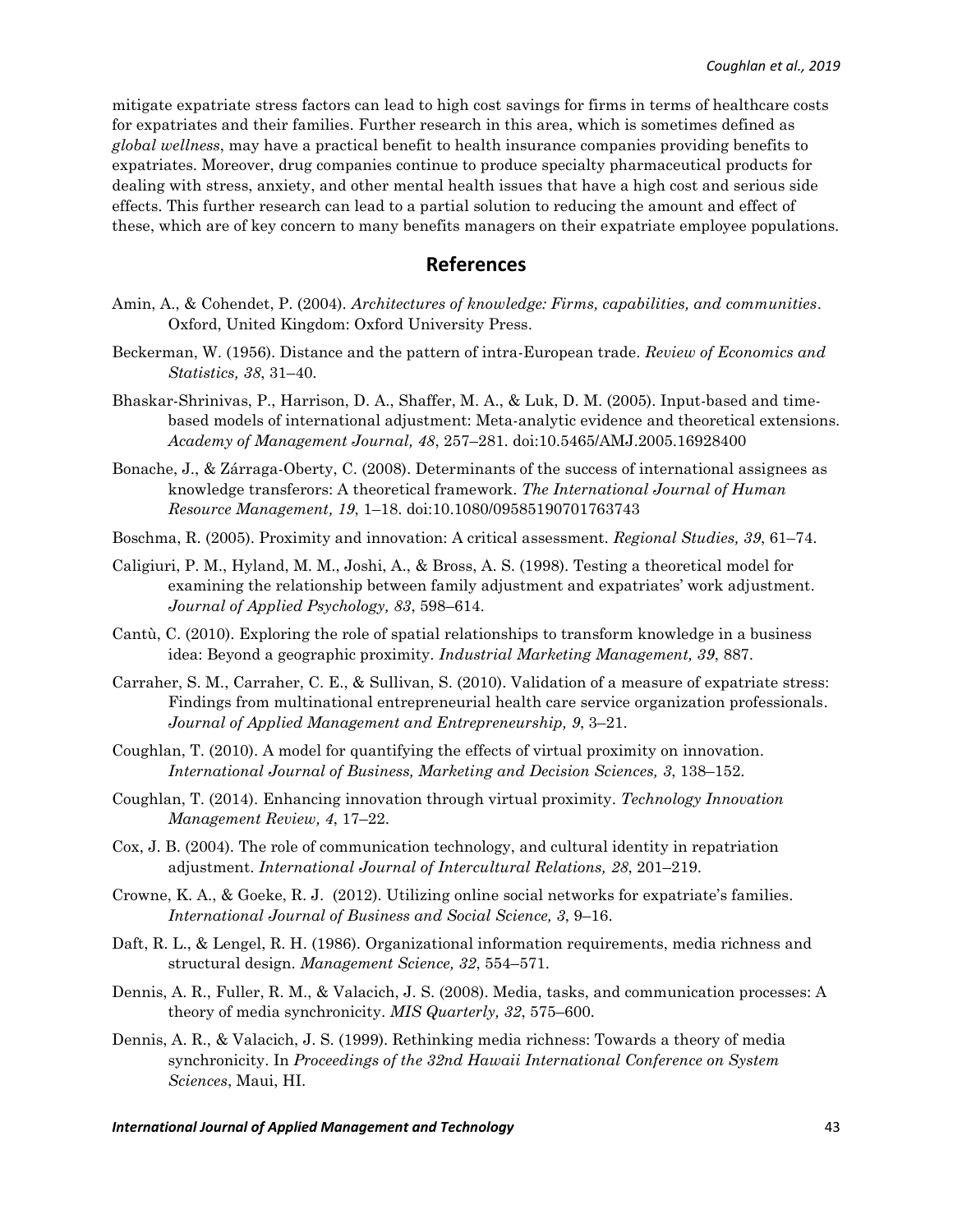- Doloreux, D. (2004). Regional networks of small and medium sized enterprises: Evidence from the metropolitan area of Ottawa in Canada. *European Planning Studies, 12*, 173–189.
- Dumont, J.-C., & Lemaître, G. (2004). Counting immigrants and expatriates in OECD countries: a new perspective (Social Employment and Migration Working Paper 25). Paris, France: Organisation for Economic Co-Operation and Development.
- Eckenhofer, E. (2011). Influence of organisational changes on social networks: A longitudinal study of knowledge sharing and cooperation of PhD students. In V. Ribiere & L. Worasinchai (Eds.), *Proceeding of the 8th International Conference on Intellectual Capital, Knowledge Management and Organisational Learning* (pp. 164–171). Reading, United Kingdom: Academic Publishing.
- Firth, B. M., Chen, G., Kirkman, B. L., & Kim, K. (2014). Newcomers abroad: Expatriate adaptation during early phases of international assignments. *Academy of Management Journal, 57*, 280–300.
- Fogarty, D. J. (2013). Using technology to improve adolescent adjustment during and after international expatriate assignments. *Intercontinental Journal of Human Resource Review, 1*, 13–21.
- Granovetter, M. (1985). Economic action and social structure: The problem of embeddedness. *American Journal of Sociology, 91*, 481–510.
- Greunz, L. (2003). Geographically and technologically mediated knowledge spillovers between European regions. *Annals of Regional Science, 37*, 657–680. doi:10.1007/s00168003-0131-3
- Harrison, D. A., Shaffer, M. A., & Bhaskar-Shrinivas, P. (2004). Going places: Roads more and less traveled in research on expatriate experiences. *Research in Personnel and Human Resources Management, 22*, 203–252.
- Harzing, A.-W. (2002). Are our referencing errors undermining our scholarship and credibility? The case of expatriate failure rates. *Journal of Organizational Behavior, 23*, 127–148.
- Hofstede, G. (2009). *Geert Hofstede cultural dimensions*. Retrieved August 21, 2010, from http://www.geert-hofstede.com/
- Houts, P.-S., Doak, C. C., Doak, L. G., & Loscalzo, M. J. (2006). The role of pictures in improving health communication: A review of research on attention, comprehension, recall and adherence. *Patient Education and Counseling, 61*, 173–190.
- Jorfi, J., Jorfi, S., Yaccob, F. B., & Nor, K. M. (2014). The impact of emotional intelligence on communication effectiveness: Focus on strategic alignment. *African Journal of Marketing Management, 6*, 82–87.
- Knoben, J., & Oerlemans, L. A. G. (2006). Proximity and inter-organizational collaboration: A literature review. *International Journal of Management Reviews, 8*, 71–89. doi:10.1111/j.14682370.2006.00121.x
- Kraimer, M. L., & Wayne, S. J. (2004). The role of situational stressors and perceived organizational support in predicting expatriate success. *Journal of Management, 30*, 209–237.
- Lei, L., Liang, Y. X., & Krieger, G. R. (2004). Stress in expatriates. *Clinics in Occupational and Environmental Medicine, 4*, 221–229.
- Lengel, R. H., & Daft, R. L. (1988). The selection of communication media as an executive skill. *Academy of Management Perspectives, 2*, 225–232. doi:10.5465/AME.1988.4277259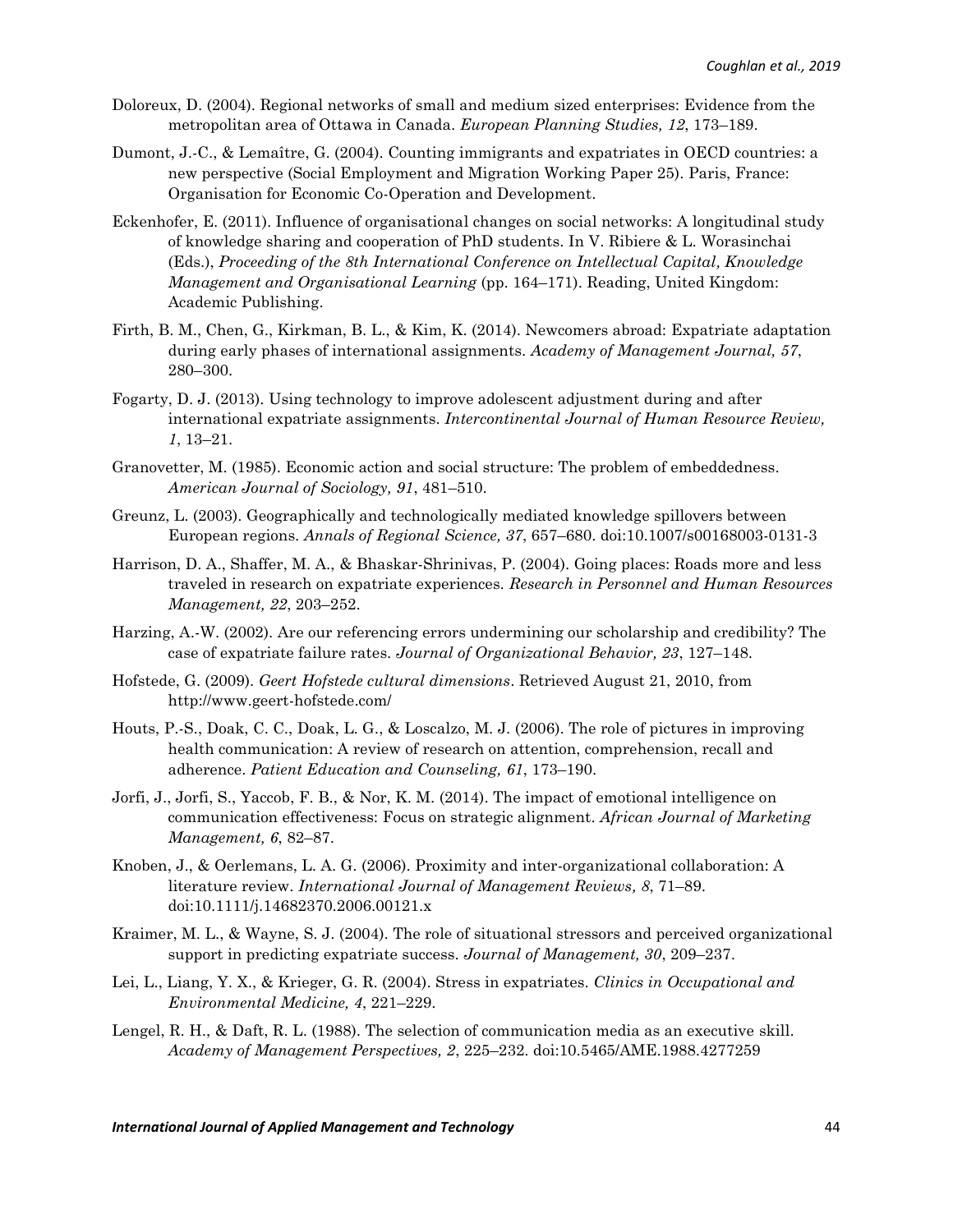- Lu, L. (1999). Personal or environmental causes of happiness: A longitudinal analysis. *Journal of Social Psychology, 139*, 79–90.
- Marchegiani, L., & Pirolo, L. (2004). The proximity paradox: How localization influences relational exchange and innovation diffusion: Evidences from a cluster level analysis. In L. Galetic (Ed.), *An enterprise odyssey: Building competitive advantage: Proceeding of the second international conference* (pp. 1301–1316). Zagreb, Croatia: Innovation Institute.
- McNulty, Y. (2015). Till stress do us part: the causes and consequences of expatriate divorce. *Journal of Global Mobility, 3*, 106–136.
- Morgan, L. O., Winter, J., & Young, S. T. (2004). Operational factors as determinants of expatriate and repatriate success. *International Journal of Operations and Production Management, 24*, 1247–1268.
- Muscio, A. (2006). Patterns of innovation in industrial districts: An empirical analysis. *Industry and Innovation, 13*, 291–312.
- Petruzzelli, A. M. (2008). Proximity and knowledge gatekeepers: The case of the Polytechnic University of Turin. *Journal of Knowledge Management, 12*, 34–51. doi:10.1108/13673270810902920
- Petruzzelli, A. M., Albino, V., & Carbonara, N. (2007). Technology districts: Proximity and knowledge access. *Journal of Knowledge Management*, *11*, 98–114. doi:10.1108/13673270710819834
- Porter, M. E. (2001). Innovation: Location matters. *MIT Sloan Management Review, 42,* 28–36.
- Shen, Y., & Hall, D. T. (2009). When expatriates explore other options: Retaining talent through greater job embeddedness and repatriation adjustment. *Human Resource Management, 48,*  793–816.
- Silbiger, A., & Pines, A., M. (2014). Expatriate stress and burnout. *International Journal of Human Resource Management, 25*, 1170–1183.
- Sousa, C. M., & Bradley, F. (2006). Cultural distance and psychic distance: Two peas in a pod? *Journal of International Marketing 14*, 49–70. doi:10.1509/jimk.14.1.49
- Whitehurst, J., & Hamel, G. (2015). *The open organization: Igniting passion and performance*. Cambridge, MA: Harvard Business Review Press.
- Wuyts, S., Colombo, M. G., Dutta, S., & Nooteboom, B. (2005). Empirical tests of optimal cognitive distance. *Journal of Economic Behavior & Organization, 58*, 277–302.

[*Appendix follows*]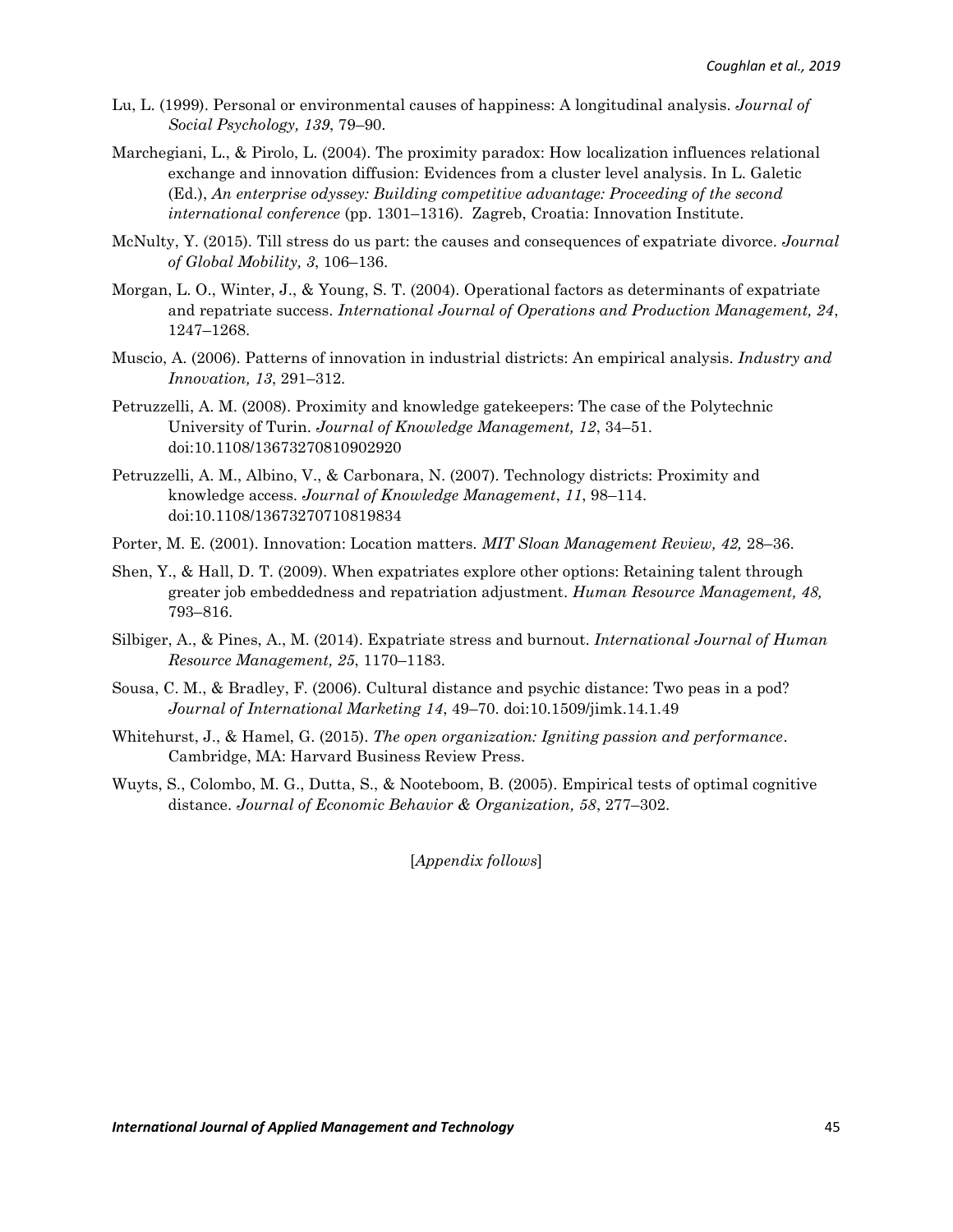# **Appendix**

# **Expatriate Stress Factors**

- Death of a family member back in your home country
- Illness of a family member in your home country
- Family problems in home country
- Had an interview for another expatriate job
- Had an interview for another job in the home country
- Illness of a family or yourself in the host country
- Searching for schools of expatriate children
- Challenges as a single expatriate
- Issues with career of trailing spouse
- Marital of family issues in general
- Dealing with expatriate child syndrome
- Job pressures in the host country
- Job pressures in the home country
- Difficulties in learning the language of the host country
- Difficulties in adapting to the cultures of the host country
- Adapting to the business environment in the host country
- Making new friends in the host country and missing friends from the host country
- Dealing with tax issues in the home and host country
- Learning to drive or taking public transportation in the host country
- Thinking about and preparing for an upcoming repatriation
- Learning how to navigate personally in the host county
- Adjust to the food and water of the host country
- Financial challenges related to assets and activities in the home country
- Dealing with safety issues in the host country
- Financial challenges related to activities in the host country (e.g., cost of living)
- Planning visits of home leave under a busy schedule
- Finding proper housing in the host country
- Planning holidays as an expat
- Career planning or career worries as an expat
- Managing global staff as an expat
- Dealing with global matrix reporting structures as an expat
- Challenges in being able to regularly exercise and engage in healthy activities in the host country
- Dealing with the management of the trailing spouse career
- Dealing with national and international crises as an expat
- Managing and preparing for visits of home country managers as expats
- Managing the quarantine and adjustment to having a pet as an expat
- Managing global banking as an expat
- Planning college attendance for teenagers as an expat
- Dealing with local weather, pollution, or the physical environment as an expat
- Keeping up with regional, local, and home politics as an expat
- Adapting to hazardous assignment conditions as an expat (political turmoil, war, personal safety)
- Being on assignment when the home country is changing rapidly
- Dealing with home selling, buying, or leasing issues in the home country
- Dealing with the transport of goods to or from the home country
- Dealing with taxation issues as an expat in both the home and host countries
- Dealing with healthcare access issues as an expat
- Planning healthcare services in both the home and host countries as an expat
- Dealing with a chronic illness as an expat
- Dealing with a mental health issues as an expat
- Adapting your leadership style as an expat
- Dealing with a global, local, or regional financial crisis or recession as an expat
- Dealing with a issues in one or more other countries in a global or regional role as an expat
- Dealing with a issues in the home country function while being in a global role as an expat